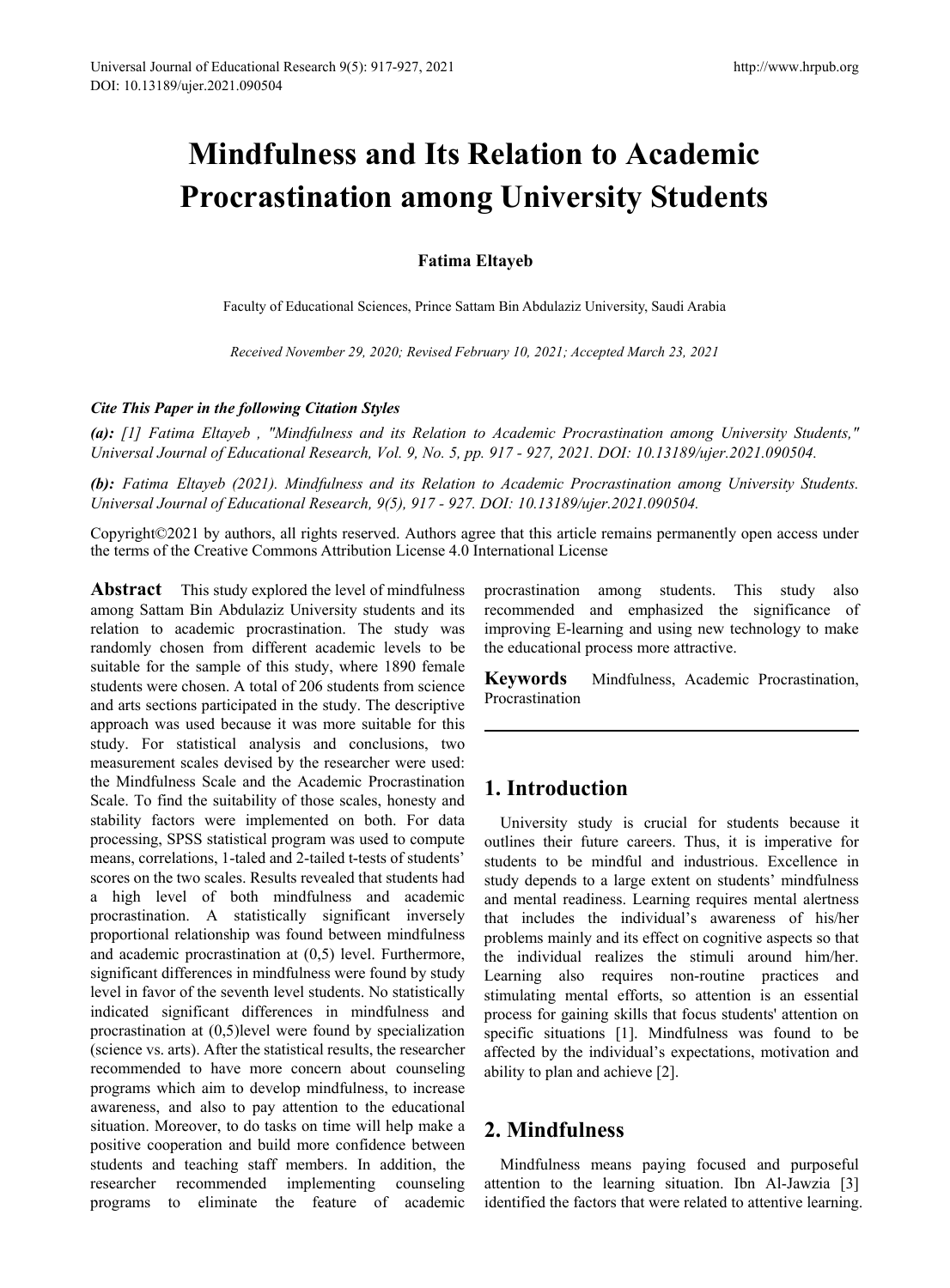If every student is attentive and present in the mind, he/she will be more interactive and more responsive to what he/she hears, and if his/her mind is distracted and turned to other issues, the effect of learning will disappear. This is what applies to the state of mindfulness in academic achievement in our educational institutions at the present time. Mindfulness, as scholars have agreed, is a purely psychological concept through its focus on conscious attention - and on the individual's experience of life. According to Hasker [4], mindfulness refers to self-regulation of moment-by-moment attention, openness and awareness of experiences. Ismail [5] asserts that mindfulness is very significant in our daily life. It is an important element of mental health. It establishes a connection between mental health, psychological stability, self-esteem and life satisfaction.

Studies have proven that mindfulness enhances one's attention, self-confidence and ability to cope with pressures. Mindfulness was also found to increase one's feeling of happiness. Nicola and Andreadel, [6] suggested that Greater Mindfulness is Linked to Less Procrastination. Al-Bediwi [7] asserts that we can change our lives by paying more attention and practicing more control in the situations we experience, as attention promotes our performance. Viewing mindfulness as a life style, Shoaib [8] states that a mindful student can sort received information and treat it by conscious interpretation.

Recently, there has been a call in educational institutes for programs to enhance students' mindfulness. This aims to improve students' life skills, enhance emotional balance, eliminate tension and support classroom environment [9]. Among the benefits of mindfulness, as supported by Rieken, Schar and Sheppard [10], is enhancing cognitive flexibility. As reported in the study by Al-Waleed [11], mindfulness increases one's happiness, enhances his/her ability to solve problems and gives him/her more stability.

Several studies supported the importance of mindfulness. Howell, [12] examined the relations among mindfulness, achievement-related self-regulation, and achievement emotions. Results revealed that mindfulness relates to achievement and self-regulation and enhances well-being.

The researcher believes that mindfulness enhances conscious attention in learning and life situations and makes individuals responsible for their actions. By mindfulness, one can become proactive rather than reactive since mindful individuals are more able to consciously control their behavior. The mindful student can notice connections between study courses and this way s/he can use one course to understand another course. Mindfulness can also enhance creativity and achievement. Mental ability is at the utmost level during post-secondary education and it can be a national resource if it is exploited.

Students' mindfulness captured the researchers' interest because of its importance in the learning/teaching process.

Mohammed [13] explored the relationship between psychological flow, academic procrastination and mindfulness. A sample of 70 female students participated in the study. Results revealed that students had high levels of psychological flow and mindfulness and a moderate level of academic procrastination. Al-Nawab & Mohamed [14] researched life orientation and its relationship to spiritual intelligence and mindfulness of 318 secondary school students. Students were found to have high levels of life orientation, spiritual intelligence and mindfulness. A significant positive correlation was found between the three variables. Mindfulness explained 10.4% of the total variance in life orientation.

In the study conducted by Rabie [15], the relationship between emotional intelligence and mindfulness was examined. The sample consisted of 420 male and female students from Yarmouk University. Participants were found to have an average level of mindfulness but a high level of emotional intelligence. Significant gender differences in mindfulness were found in favor of male students. Also significant differences in mindfulness by study level were found between second year and fourth year students in favor of second year Students. No significant differences in mindfulness by specialization were found.

Abdulhamid [16] investigated the relationship between mindfulness and academic emotional regulation of 200 university students. Results revealed a high level of mindfulness among students. A positive correlation was found between mindfulness and academic emotional regulation. Furthermore, mindfulness was found to predict academic regulation. Salahat and Al-Zaghoul [17] investigated the predictive power of big personality factors in mindfulness and whether the level of mindfulness varied by gender or academic specialization. The sample consisted of (760) male and female students. Results showed that students' mindfulness was moderate in general and in all dimensions of mindfulness except for an observation that was high. Furthermore, results showed significant gender differences in observation in favor of females. Significant differences in two dimensions of mindfulness (acting with awareness and non-judging) were found by college in favor of human science majors.

Al-Shalawi [18] explored mindfulness and its relation to self-efficacy among 154 College of Education students at AL-Dawadmi, KSA. The results of the study showed that students had high levels of mindfulness and self-efficacy. Moreover, there was a statistically significant correlation between mindfulness and self-efficacy. Al-Walid [19] identified the level of mindfulness among 275 students at King Khaled University, KSA. Students proved to have a moderate level of mindfulness. Results proved also that happiness could be predicted by mindfulness for female students.

Sennary [20] sought to identify the psychological resilience of 223 College of Education students and its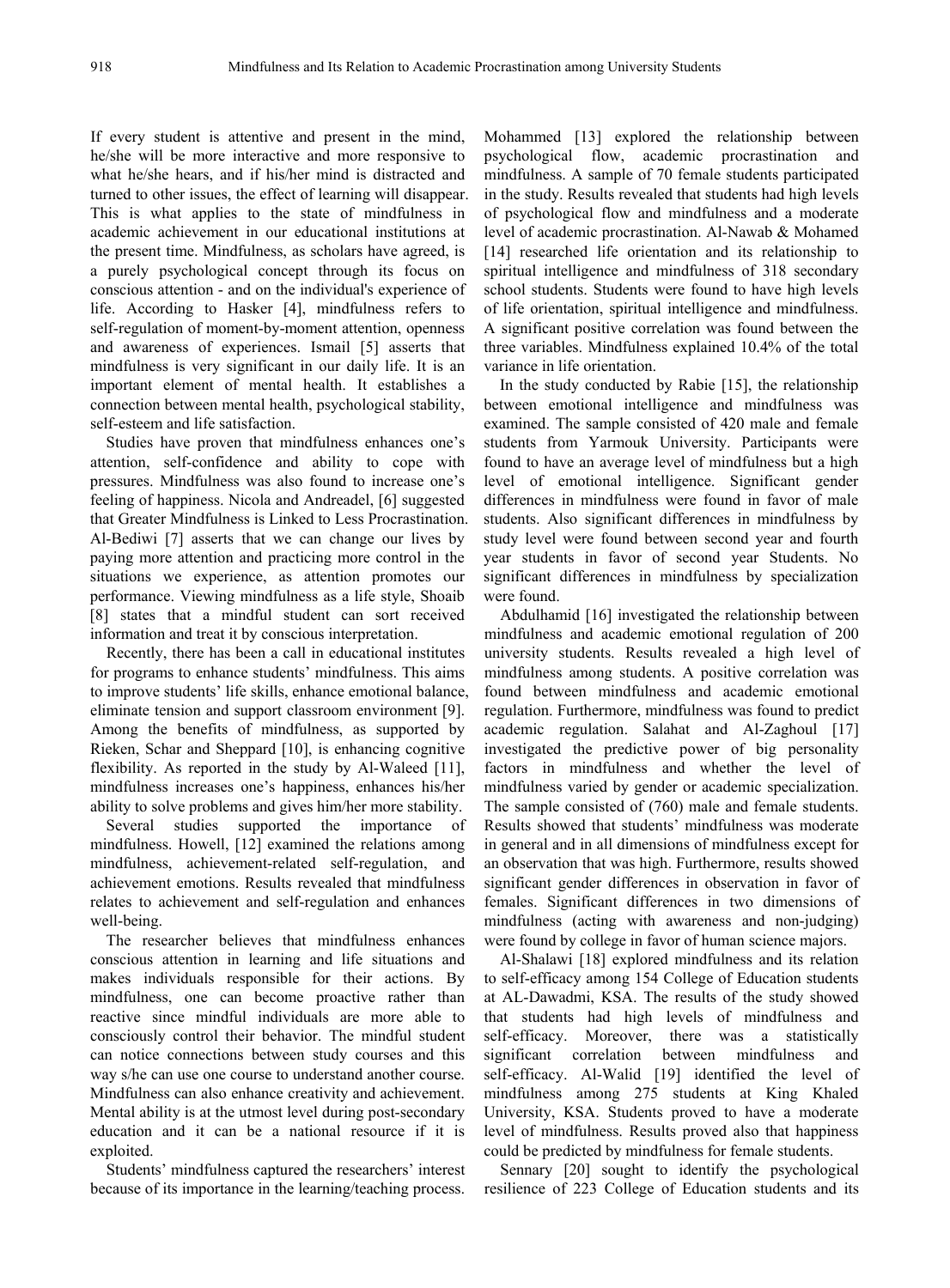relation to their mindfulness. Students were found to have low levels of psychological resilience, but above average levels of mindfulness. A significant correlation was found between psychological resilience and mindfulness. In addition, mindfulness contributed to the predictability of psychological resilience among the study sample. Al-Saqa [21] explored mindfulness among 160 students of the Girls' College at Ain Shams University and its relation to anger. A strong negative relationship was found between anger and mindfulness.

Abdullah [22] explored differences in university students' mindfulness by gender and specialization. The sample consisted of 500 students. Overall, students had a high level of mindfulness. Significant differences were found in favor of male students. No significant differences were found by specialization. The researcher concluded that mindful students were aware of their environment and what went on around. They showed stronger attention and desire to fulfill tasks. They also had stronger memory and higher creativity. In the study by Semple and Miller [23], mindfulness was found to reduce academic pressures and test anxiety. It enhanced academic self-efficacy and academic performance.

The previous studies revealed the positive effect of mindfulness on the learning process as a whole and on such individual variables as performance, behavior and psychological resilience.

## **3. Procrastination**

Performing tasks and assignments is common among university students. It is defined by Johnson, Green, and Kluere [24] as delaying work that needs to be accomplished for a later time. When repeated, procrastination becomes a problem for students, as it has adverse effects on them and on the society. Procrastination can cause self-blame, regret, weak academic accomplishment and loss of opportunities [25].

Ozer and Ferrair, [26] contend that the tendency to delay tasks is a personality trait rather than ineffective time management. It is a complex phenomenon and it has several types [27]. In arousal procrastination, the individual procrastinates for amusement and suspense. In avoidant procrastination, the individual procrastinates to protect themselves or out of fear, which are all behavioral procrastination. Finally, there is decisional procrastination where the individual delays decisions.

Valdez [28] identifies three patterns of unconcerned students. They just seek success and appeal for help in the last moments. They procrastinate too much. Target-oriented and passionate students, on the other hand, seldom procrastinate. Research documented weak achievement among students with high procrastination [29]. Other negative effects of procrastination include hatred for study, low self-esteem, and fear and anxiety of

failure [30]. Procrastination can result from several factors. According to Noran and Abu Ghazal [29], it could be due to weak time management, the inability to concentrate, failure-related fear and anxiety and low level of mindfulness.

Explanations of procrastination varied from a psychological school to another. Behaviourism viewed procrastination as an acquired habit that stems from the individual's preference for activities with immediate awards. Psychoanalysis attributed procrastination to over-tolerance for parents. Proponents of the cognitive school referred to attribution and self-handicapping as causes of procrastination. Not all procrastinating behaviors are negative. Whether procrastination is negative or positive depends on personality traits. There are passive procrastinators who delay tasks to the last moment because of their inability to make decisions. There are also active procrastinators who make intended procrastination decisions and use high motivation under time pressure and can complete tasks in specified times [31].

Al-Zoubi [30] explored the relationship between academic procrastination and both self-efficacy and anxiety about the future using a sample consisting of 300 students from Damascus University. More than 75% of the participants were found to procrastinate. A positive relationship was reported between academic procrastination and academic self-efficacy. However, no correlation was found between academic procrastination and anxiety about the future. Aboud [32] examined the relationship between life stressors and procrastination using a sample of 124 undergraduate students from Ajloun University. Results revealed a significant correlation between life stressors and academic procrastination. Significant differences were found in the strength of the relationship between life stressors and academic procrastination in favor of male students. No Significant differences were found in the strength of the relationship between life stressors and academic procrastination by academic level.

Experimenting on 202 undergraduate university students, Al-Janadi and Amer [33] investigated the relationship between academic procrastination and parental socialization styles and classroom environment. Results revealed a negative relationship between academic procrastination and encouragement and the total score on the classroom environment scale. Significant differences were found in procrastination between second and seventh level students.

Shabib [34] investigated the frequency of academic procrastination and its causes from the perspective of undergraduate students. The sample consisted of 496 undergraduate students (225 males, 271 females), from all colleges of Tishreen University. Results showed that 14.5% of participants exhibited a high level, 65.5% exhibited an average level, and 20%exhibited a low level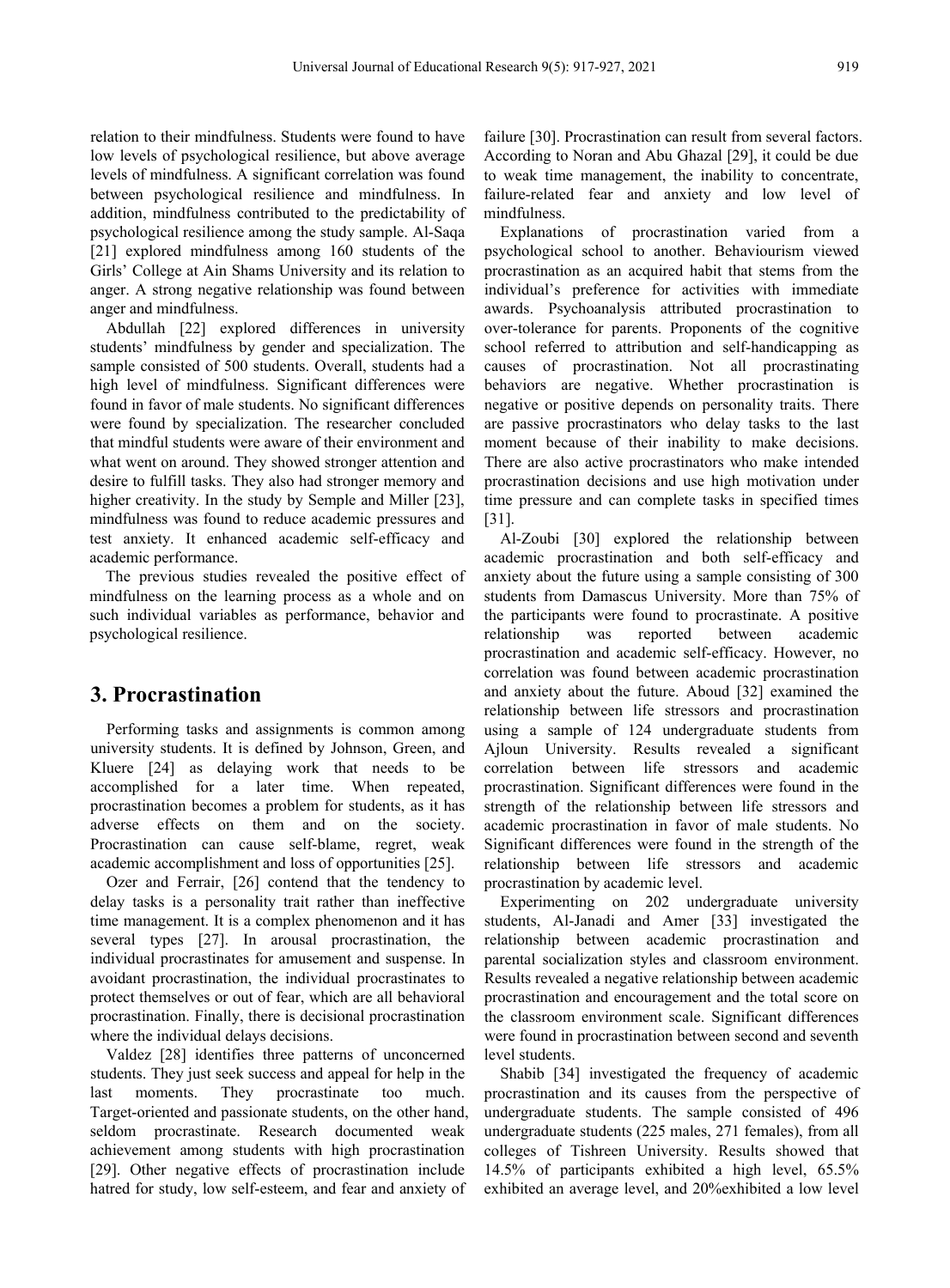of procrastination. Procrastination among males was higher than that among females. Causes of procrastination included aversive tasks, fear of failure, instructor style, risk taking, classmate pressure, and resisting discipline control. Significant differences were found by academic level. Procrastination among first year students was higher than among fourth year students. Procrastination was higher among arts students than among science students.

Abu-Ghazal [29] explored the prevalence of academic procrastination and its causes from the perspective of undergraduate students. The sample consisted of 751 undergraduate students (222 males, 529 females), from all colleges of Yarmouk University. Results showed that 21.6% of participants exhibited a high level of procrastination, 60.3% exhibited an average level, and 18.1% exhibited a low level. Procrastination among fourth year students was higher than among students in all other years. No significant differences were found gender or specialization.

Abdulrahim and Ali [35] studied the relationship between academic procrastination and time management among College of Education students (N=368). Students were found to have very low levels of academic procrastination. However, their time management was weak. The relationship between academic procrastination and time management was weak.

Li Cao [36] compared academic procrastination and achievement motivation of undergraduate (N=66) and postgraduate students (N=68). Undergraduate students were found to procrastinate more than postgraduate students.

Hussain and Sultan [37] explored the psychological causes of academic procrastination and the effect of these cusses on the learning of 500 university students. Results revealed a negative impact of procrastination on learning and achievement motivation. Balkis and Duru [38] investigated the prevalence of academic procrastination among student teachers and its relation to demographic variables and individual preferences. A total of 580 College of Education students participated in the study. Results revealed that 23% of the participants exhibited a high level and 27% exhibited an average level of procrastination. In general, procrastination was found to decrease with age.

Onwuegbuzie [39] investigated the prevalence of academic procrastination among 784 Turkish students and its causes in the light of gender and study level. Results showed that 25% of the participants reported that they repeatedly procrastinated. No significant correlation was found between study level and academic procrastination. The frequency of procrastination among students was found to range from 40% to 60%. Ghuneim [40] studies academic procrastination and its relation to some personality variables among College of Education Kuwaiti students (N=324). A statistically significant relationship was reported between academic procrastination and the

GPA. Age correlated with academic procrastination.

The previously surveyed studies reveal that academic procrastination is common among university students. It was revealed that academic procrastination correlate with several factors, e.g., time management, life pressures and personality traits. What is new about the present study is that it related procrastination to mindfulness. Procrastination proved to have negative effects on students' performance. It therefore needs to be further examined to reach a deeper understanding of its nature. Such an investigation can inform decision makers and program developers about how to eliminate procrastination.

Wang and Englander [41] and Ozer [42] assert that academic procrastination is an educational and psychological problem that got worse with technological development. It causes psychological disability and wastes time [30]. This means that university students who procrastinate may have low mindfulness, which affects their completion of academic tasks. Undoubtedly, procrastination has a negative impact on study and deters students from achieving their goals. To the best of the researcher's knowledge, no previous study explored the nature of procrastination and its relation to mindfulness. The present study would hopefully identify this relationship.

### **4. Statement of the Problem**

Attention is a prerequisite for learning to take place. It enables students to select suitable stimuli from the external environment. Individuals often pay attention to new stimuli. Mindful students are fully aware of their environment. Research has proved that mindful students show greater attention and desire to perform tasks [18]. The researcher observed in her classrooms that some students took notes out of a fear to forget. They also complained about their inability to be attentive during lectures, which affects their achievement negatively. I also observed a high level of procrastination among students. Many of them used to hand assignments after deadlines. Accordingly, this study aimed to explore the relationship between mindfulness and academic procrastination. More specifically, the study addressed the following questions:

- 1. What is the level of mental alertness among students of Prince Sattam University?
- 2. What is the level of academic procrastination among students of Prince Sattam University?
- 3. Does the level of mental alertness of Prince Sattam University students differ according to the specialization?
- 4. Does the level of mental alertness of Prince Sattam University students differ according to the student's class level?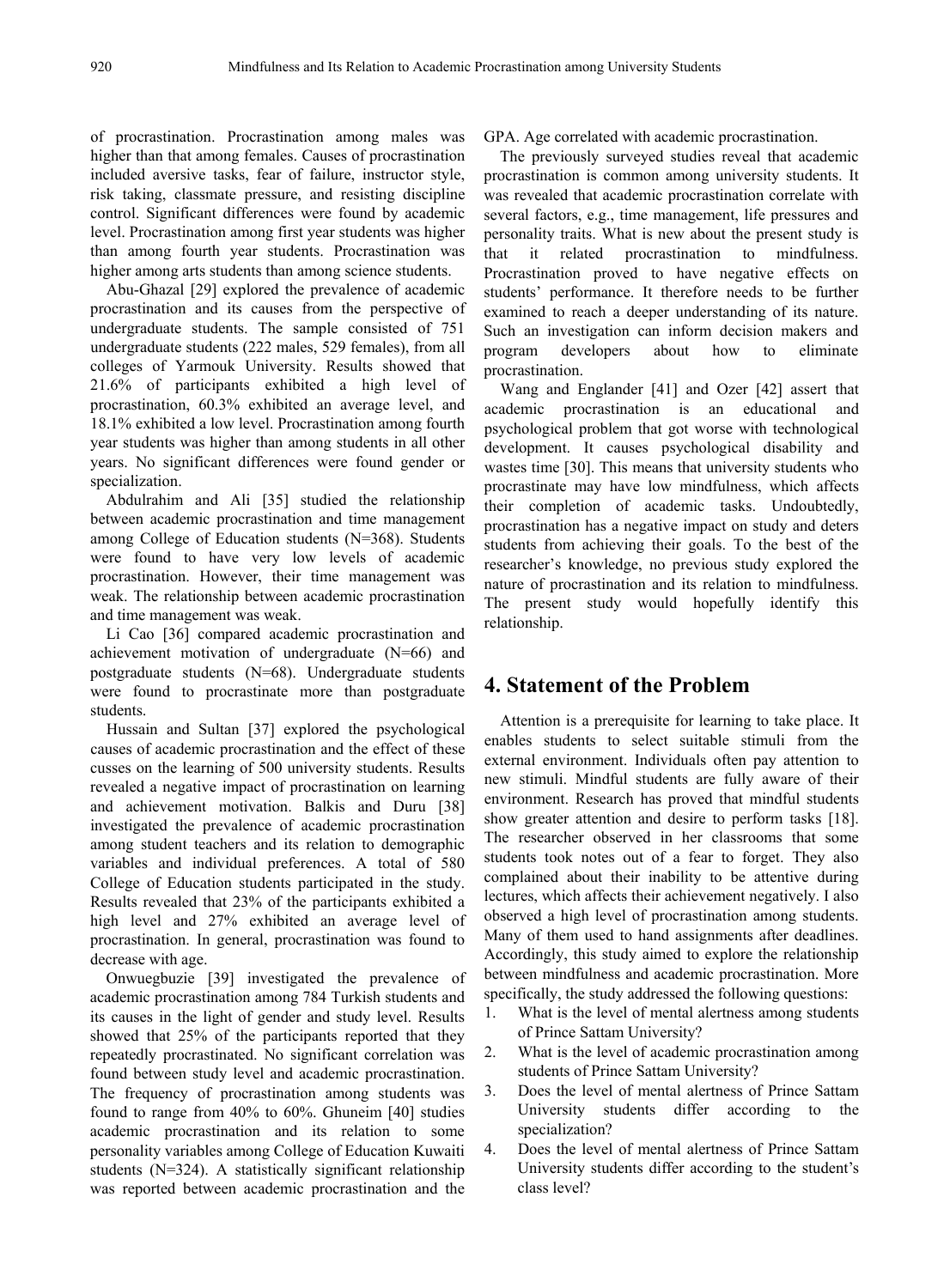- 5. Does the level of academic procrastination of Prince Sattam University students differ according to the specialization?
- 6. Does the academic procrastination level of Prince Sattam University female students differ according to the student's class level?
- 7. Is there a relationship between mindfulness and academic procrastination among students of Prince Sattam University?

# **5. Aims of the Study**

This study aimed to identify:

- 1. The level of mindfulness among Prince Sattam University students.
- 2. The level of procrastination among Prince Sattam University students.
- 3. Differences in mindfulness by specialization and study level.
- 4. Differences in procrastination by specialization and study level.

# **6. Definition of Terms**

#### *Mindfulness*

Conceptually, mindfulness refers to purposeful conscious attention, management of ideas and awareness of the learning situation. Operationally, it refers to the score obtained by the student on the researcher-developed mindfulness scale.

#### *Procrastination*

Conceptually, procrastination refers to the tendency to delay academic tasks or not to complete them in specified time, which causes tension and stress [29] [30]. Operationally, it refers to the score obtained by the student on the researcher-developed procrastination scale.

# **7. The Limits of the Study**

Human limits: This study was limited to 206 female students registered in the bachelor's stage at Prince Sattam bin Abdulaziz University.

Time limits: The research was conducted during the second semester of the 2019-2020 academic year.

Spatial boundaries: This research was conducted at

Al-Kharj Governorate in the Kingdom of Saudi Arabia. Method

The researcher used the descriptive method to explore the relationship between mindfulness and academic procrastination and differences in the two variables by students' specialization and study level.

### **8. Method**

The researcher used the descriptive method to explore the relationship between mindfulness and academic procrastination, and also the differences in the two variables; students' specialization and study level.

#### *Study population*

The population of the study was all female students at Prince Sattam Bin Abdulaziz University in the academic year 2019-2020. 1890 students were chosen, Of that population, 206 students (105 science students and 101 art students) were randomly selected to participate in the study. Of those 206 students, 106 were from the first level and 100 were from the seventh level.

Table distribution of study sample.

| specialization | Number | Percentage |
|----------------|--------|------------|
| Scientific     | 105    | 51%        |
| Litrary        | 101    | 49%        |
| Total          | 206    | 100%       |

#### *Instruments*

The Mindfulness Scale: After surveying related literature, the researcher developed a scale to assess mindfulness. The preliminary version of the scale consisted of 5-point Likert scale of 30 items. The preliminary version content validated by The tool was presented to (9) experts, Dr in educational sciences, who work in university education

Based on the feedback provided by the specialists, some items were modified. The researcher then pilot-tested the scale on 30 students rather than main study participants.

The internal consistency of the scale was then checked by computing correlations among items and the total score of the scale. The correlations of two items (2 and 5) were negative and therefore they were excluded from the scale. Correlations of the remaining 28 items ranged between 0.22 and 0.55, which were all acceptable. These correlations are listed in table 1.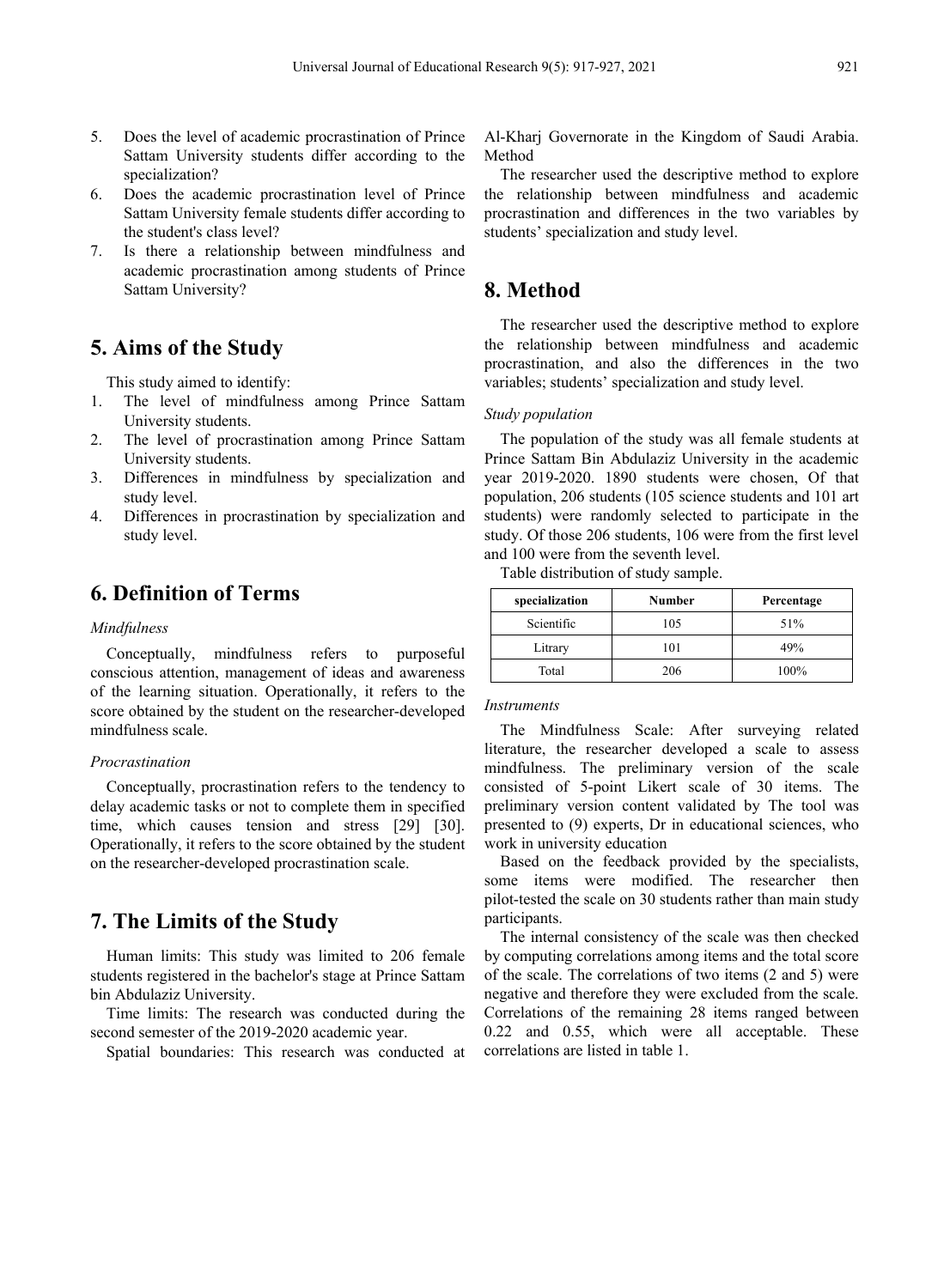| Item           | Correlation<br>coefficient | Item          | Correlation<br>coefficient | Item | Correlation<br>coefficient | Item | Correlation<br>coefficient | <b>Item</b> | Correlation<br>coefficient |
|----------------|----------------------------|---------------|----------------------------|------|----------------------------|------|----------------------------|-------------|----------------------------|
|                | .550                       | $\mathcal{L}$ | .435                       | 13   | .406                       | 19   | .615                       | 25          | .461                       |
| $\overline{2}$ | $-.023$                    | 8             | .410                       | 14   | 246.                       | 20   | .302                       | 26          | .305                       |
| 3              | .427                       | 9             | .432                       | 15   | .265                       | 21   | .238                       | 27          | .373                       |
| 4              | .421                       | 10            | .278                       | 16   | .235                       | 22   | .346                       | 28          | .299                       |
| 5              | $-.072$                    | 11            | .283                       | 17   | .422                       | 23   | .281                       | 29          | .202                       |
| 6              | .264                       | 12            | .505                       | 18   | .271                       | 24   | .284                       | 30          | .252                       |

**Table 1.** The internal consistency of the mindfulness scale

|  |  |  | <b>Table 2.</b> Different types of validity and reliability of the mindfulness scale |
|--|--|--|--------------------------------------------------------------------------------------|
|--|--|--|--------------------------------------------------------------------------------------|

| Variable    | Deleted items | Alpha reliability coefficient | Intrinsic validity | Split-half reliability |          |
|-------------|---------------|-------------------------------|--------------------|------------------------|----------|
|             |               |                               |                    | Spearman-Brown         | Guttmann |
| Mindfulness | ر . ب         | .o 12                         | 901                | .814                   | 809      |

| Item | Correlation | Item     | Correlation | Item | Correlation | Item | Correlation |
|------|-------------|----------|-------------|------|-------------|------|-------------|
|      | .390        |          | .256        | 13   | .290        | 19   | .215        |
|      | .443        |          | .573        | 14   | .405        | 20   | .256        |
|      | .265        | $\Omega$ | .457        | 15   | .409        | 21   | .380        |
|      | .455        | 10       | .453        | 16   | .365        | 22   | .317        |
|      | .134        | 11       | .475        | 17   | .290        | 23   | .391        |
|      | .470        | 12       | .410        | 18   | .452        |      |             |

**Table 3.** The internal consistency of the procrastination scale

**Table 4.** Different types of validity and reliability of the procrastination scale

| Variable        | Deleted items | Alpha reliability<br>coefficient | <b>Intrinsic</b><br>validity | <b>Split-half reliability</b> |          |
|-----------------|---------------|----------------------------------|------------------------------|-------------------------------|----------|
|                 |               |                                  |                              | Spearman-Brown                | Guttmann |
| Procrastination |               | .818                             | 904                          | .727                          | 702      |

The intrinsic validity of the mindfulness scale was also established. The scale yielded a reliability coefficient of 0.812 and thus the square root was 0.901, which is a high value. This indicates that the scale was intrinsically valid and could be used in the present study to collect valid information about students' mindfulness.

The reliability of the mindfulness scale was established by alpha Cronbach and split-half methods. The obtained reliability coefficients obtained from the two methods were 0.812 and 0.814 (Spearman-Brown) respectively. These are high values, hence indicating that the scale was quite reliable. Table 2 shows validity and reliability coefficients of the mindfulness scale.

Thus, the final version of the mindfulness scale consisted of 28 items of the 5-point Likert scale type. Items with negative wording were reversely coded.

#### *The Procrastination Scale*

Based on a survey of related literature [29]; [38]; [44]; [43] the researcher developed a scale to assess students' academic procrastination. Initially, the scale had 23 items measuring delayed completion of tasks and assignments. The scale content was validated by nine specialists. Slight modifications were made based on the specialists'

comments. The scale was then test-piloted on 30 students rather than all students in the main sample.

The internal consistency of the procrastination scale was checked by computing correlations between items and the total score. The correlation of item 5 was weak and thus it was excluded. Correlations of the other items ranged from 0.202 to 0.550, which were all acceptable values.

The intrinsic validity of the mindfulness scale was also established. The scale yielded a reliability coefficient of 0.818 and thus the square root was 0.904, which is a high value. This indicates that the scale was intrinsically valid and could be used in the present study to collect valid information about students' academic procrastination.

The reliability of the procrastination scale was established by alpha Cronbach and split-half methods. The obtained reliability coefficients obtained from the two methods were 0.818 and 0.727 (Spearman-Brown) respectively. These are high values, hence indicating that the scale was quite reliable. Table 4 shows validity and reliability coefficients of the procrastination scale.

Thus, the final version of the mindfulness scale consisted of 22 items of the 5-point Likert scale type. Items with negative wording were reverse coded.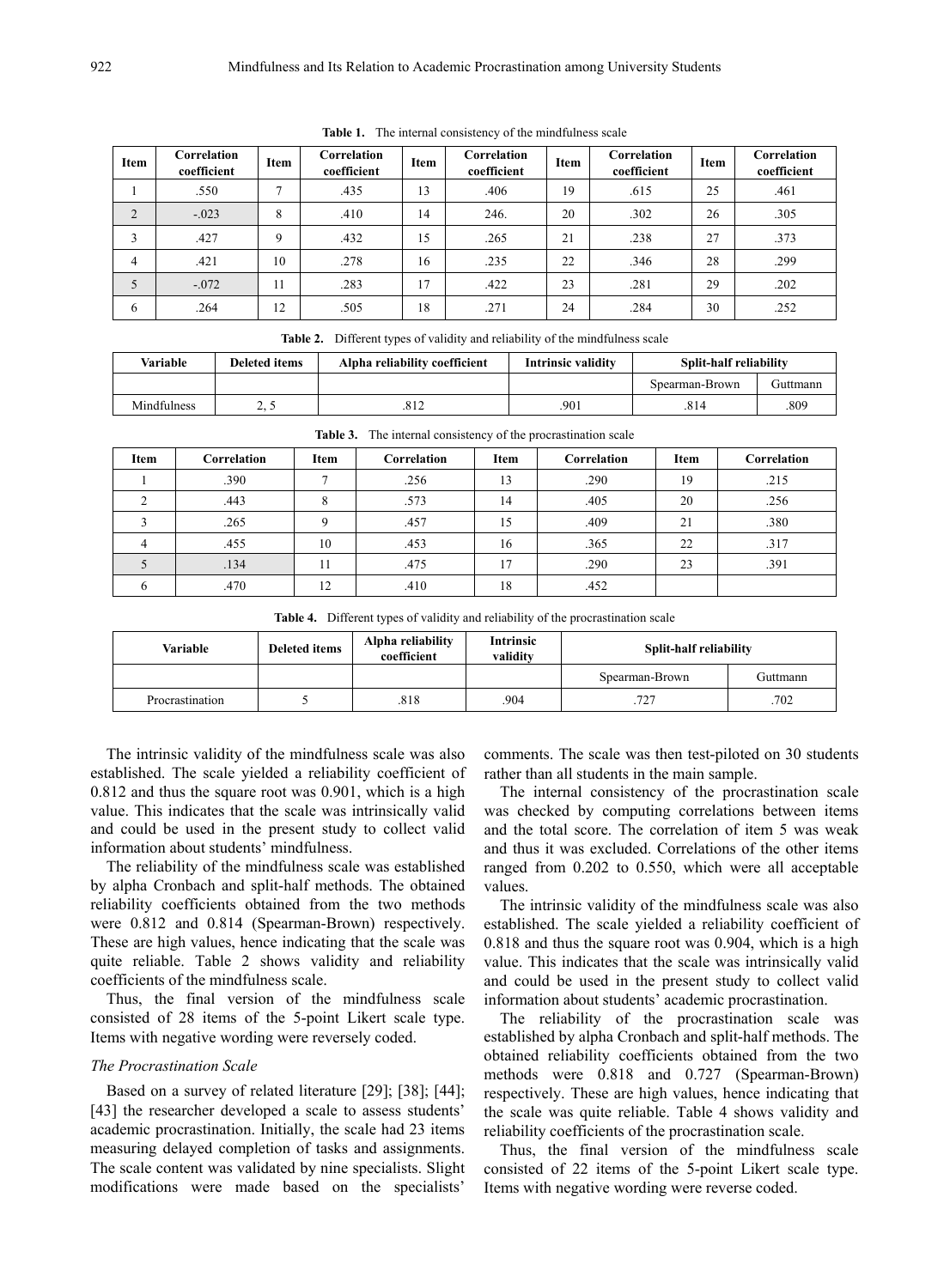### **9. Results**

#### *The level of mindfulness among students*

Means, standard deviations and 1-taled t-test were computed to identify the level of mindfulness among students. These data are shown in table 5.

It can be observed from table 5 that the difference between arithmetic and hypothetical means was statistically significant. The t-value was 26.74, which is significant at the 0.01 level. The difference was in favor of the arithmetic mean, hence indicating high significance. That is, students' mindfulness was significantly high.

### *The level of procrastination among students*

Means, standard deviations and 1-taled t-test were computed to identify the level of procrastination among students. These data are shown in table 5.

It is clear from table 6 that the difference between arithmetic and hypothetical means was statistically significant. The t-value was 2.35, which is significant at the 0.05 level. The difference was in favor of the arithmetic mean, hence indicating high significance. That is, students' mindfulness Vs. procrastination.

#### *The relationship between mindfulness and procrastination*

To identify the relationship between mindfulness and procrastination, Pearson correlation was computed. The results of this statistic are listed in table 7.

Data in table 7 reveals that the pearson correlation coefficient was statistically significant ( $r=-.472$ ,  $p=0.01$ ). Therefore, it could be stated that there was a statistically significant negative correlation between mindfulness and academic procrastination. That is, the higher the level of students' mindfulness, the less their level of procrastination.

#### *Differences in mindfulness by specialization*

To identify differences between science and arts students in mindfulness, the 2-tailed t-test was computed. These results are presented in table 8.

From table 8, it could be observed that the difference between the two means was not significant  $(t=0.517)$ , p=0.606). This indicates that the difference between science and arts students in mindfulness was not significant. That is both groups had similar levels of mindfulness.

#### *Differences in academic procrastination by specialization*

To identify differences between science and arts students in procrastination, 2-tailed t-test was computed. These results are presented in table 9.

From table 9, it can be observed that the difference between the two means was not significant  $(t=0.513)$ , p=0.609). This indicates that the difference between science and arts students in procrastination was not significant. That is both groups had similar levels of procrastination.

|             | One-tailed t-test for the general level of students' mindfulness<br>Table 5. |              |                |        |      |     |         |      |  |  |
|-------------|------------------------------------------------------------------------------|--------------|----------------|--------|------|-----|---------|------|--|--|
| Variable    | Sample size                                                                  | No. of items | Criterion mean | M      | SD   | df  | t-value | Sig. |  |  |
| Mindfulness | 206                                                                          | 28           | 84             | 105.77 | 1.68 | 205 | 26.74   | .000 |  |  |

**Table 6.** One-tailed t-test for the general level of students' academic procrastination

| Variable<br>. . | Sample size | $\mathbf{v}$<br>of items<br>N0. | riterion<br>mean | IVI                                      | <b>SE</b>         | df  | t-value                        | Sig. |
|-----------------|-------------|---------------------------------|------------------|------------------------------------------|-------------------|-----|--------------------------------|------|
| Procrastination | 206         | ~~<br>--                        | 00               | $^{\circ}$ $\Omega$<br>$\cdots$<br>68.UZ | 34<br>$\sim$<br>. | 205 | $\sim$ $\sim$ $\sim$<br>ں رہے۔ | .020 |

**Table 7.** The relationship between mindfulness and procrastination

| Variables          | Sample size | <b>Pearson correlation</b> | Sig.  |
|--------------------|-------------|----------------------------|-------|
| <b>Mindfulness</b> |             |                            |       |
| Procrastination    | 206         | $-472$ <sup>**</sup> )     | 0.000 |

**Table 8.** Two-tailed t-test for differences between science and arts students in mindfulness

| Variable    | Group   | Sample size | 1VI.   | <b>SD</b> | df  | t-value | Sig. |
|-------------|---------|-------------|--------|-----------|-----|---------|------|
| Mindfulness | Science | 105         | 106.19 | 11.49     |     |         |      |
|             | Arts    | 101         | 105.34 | 11.92     | 204 | .517    | .606 |

**Table 9.** Two-tailed t-test for differences between science and arts students in procrastination

| <b>Variable</b> | Group                     | Sample size | M     | SD          | df  | t-value | Sig. |
|-----------------|---------------------------|-------------|-------|-------------|-----|---------|------|
| Procrastination | $\sim$ $\cdot$<br>Science | 105         | 68.56 | 12.84       | 204 |         |      |
|                 | Arts                      | 101         | 67.54 | 72<br>11.74 |     | $-.513$ | .609 |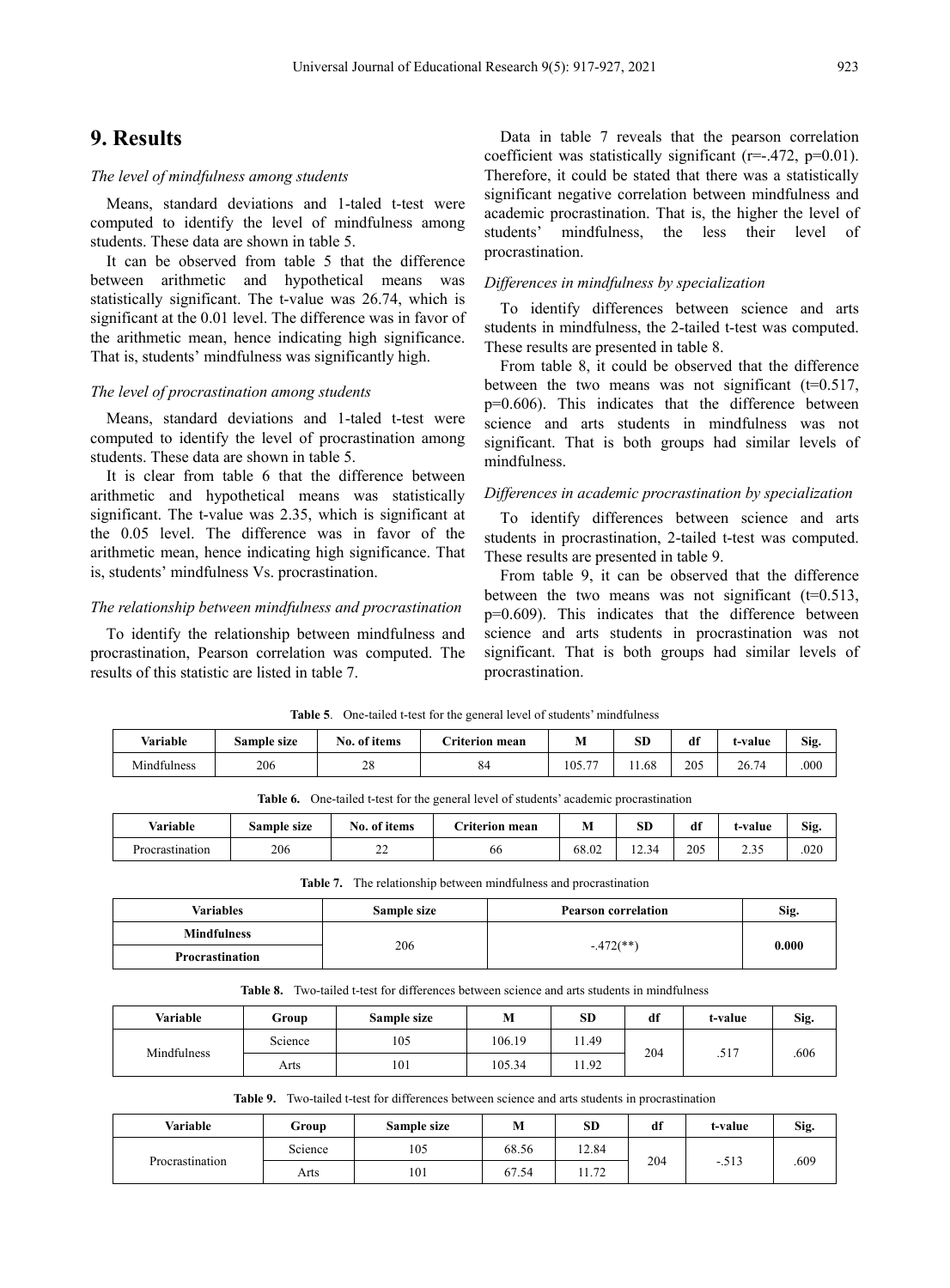| Variable    | Group   | Sample size | M      | <b>SD</b> | df  | t-value | Sig. |
|-------------|---------|-------------|--------|-----------|-----|---------|------|
| Mindfulness | Level 1 | 106         | 104.00 | 11.97     |     |         |      |
|             | Level 7 | 100         | 107.47 | 11.19     | 204 | $-2.14$ | .033 |

**Table 10.** Two-tailed t-test for differences in mindfulness by study level

| <b>Table 11.</b> Two-tailed t-test for differences in procrastination by study level |         |             |       |           |     |         |      |
|--------------------------------------------------------------------------------------|---------|-------------|-------|-----------|-----|---------|------|
| Variable                                                                             | Group   | Sample size | M     | <b>SD</b> | df  | t-value | Sig. |
| Procrastination                                                                      | Level 1 | 106         | 69.83 | 12.78     | 204 | 2.54    | .012 |
|                                                                                      | Level 7 | 100         | 66.28 | 11.71     |     |         |      |

*Differences in mindfulness by study level*

To identify differences in students' mindfulness by study level, the 2-tailed t-test was computed. These results are presented in table 10.

As listed in the table 10, it could be seen that the difference between the two means was significant  $(t=2.14,$ p=0.033) in favor of the seventh level students. This indicates that the seventh level students had a significantly higher level of mindfulness than the first level students.

#### *Differences in procrastination by study level*

To identify differences in students' procrastination by study level, the 2-tailed t-test was computed. These results are presented in table 11.

As listed in the table 11, it can be seen that the difference between the two means was significant  $(t=2.54,$ p=0.012) in favor of the first level students. This indicates that the first level students had a significantly higher level of academic procrastination than the seventh level students.

## **10. Discussion**

Results revealed that students had a high level of mindfulness. This finding concurs with the studies conducted by Abdulhamid [16], Al-Shalawi [18] and Abdullah [45] where university students were reported to have a high level of mindfulness. However, this finding is inconsistent with the studies conducted by Sennary [20], and Walid [11] where students were reported to have a moderate level of mindfulness. This finding seems logical given that university students are aware that they need to be attentive to benefit from all learning situations in order to have a place in the labour market when they graduate. In this respect, Albrecht and Cohen [46] assert that mindfulness enables the individual to be aware of the reality and understand themselves. Hassed [47] suggests that mindfulness enhances mental health and promotes communication and sympathy. Empirically, in Howell & Buro [48] study mindfulness correlated with achievement, self-regulation and welfare.

Participants in the present study were found to have a high level of academic procrastination. This finding is consistent with Al-Zoubi [29], Onwuegbuzie [39] and Hussain and Sultan [37]. It partially concurs with Balkis and Duru [44] and Ozer, Demur and Ferrair [42]. In the study by Abu-Ghazal [29] for instance, 82% of the participants had moderate to high academic procrastination. This is a serious issue that needs to be addressed, as academic procrastination has negative effects on learning and achievement.

The high level of academic procrastination can be due to the numerous distractors in today's technological age. Television channels have become so attractive and smart phones with their various applications have become accessible to most people. There are also social media that have become an integral part of everyone's life. These can take much of students' time and distract them from their study. They can also interfere with students' completion of their academic tasks and assignments. What asserts the negative interference of such technological products is that students use smartphones during classes. Even when forced not to use smartphones during classes, students can sit in classes distant-minded. In this respect, recent research reported the prevalence of excessive use or addiction of smartphones among university students.

The data also revealed a significant negative relationship between mindfulness and academic procrastination. No other research, to the best of the researcher's knowledge, investigated this relationship. However, academic procrastination correlated negatively with other variables in previous studies, e.g., self-efficacy, academic performance [43], time management and parental socialization techniques. This negative relationship means that the more the students are mindful, the less they academically procrastinate. This seems reasonable because mindful students are always aware of what is required of them and thus tend to complete tasks in the specified time.

Specialization had no effects on mindfulness in the present study. This finding is in line with the study conducted by Abdullah [45] where no significant differences in mindfulness were found by specialization (science vs. arts). One can contend therefore that mindfulness is an individual characteristic that is not affected by type of study. Similarly, specialization had no effects on academic procrastination. This is in line with the results reached by Al-Zoghbi [30] and Abu-Ghazal [29]. This indicates that academic procrastination is a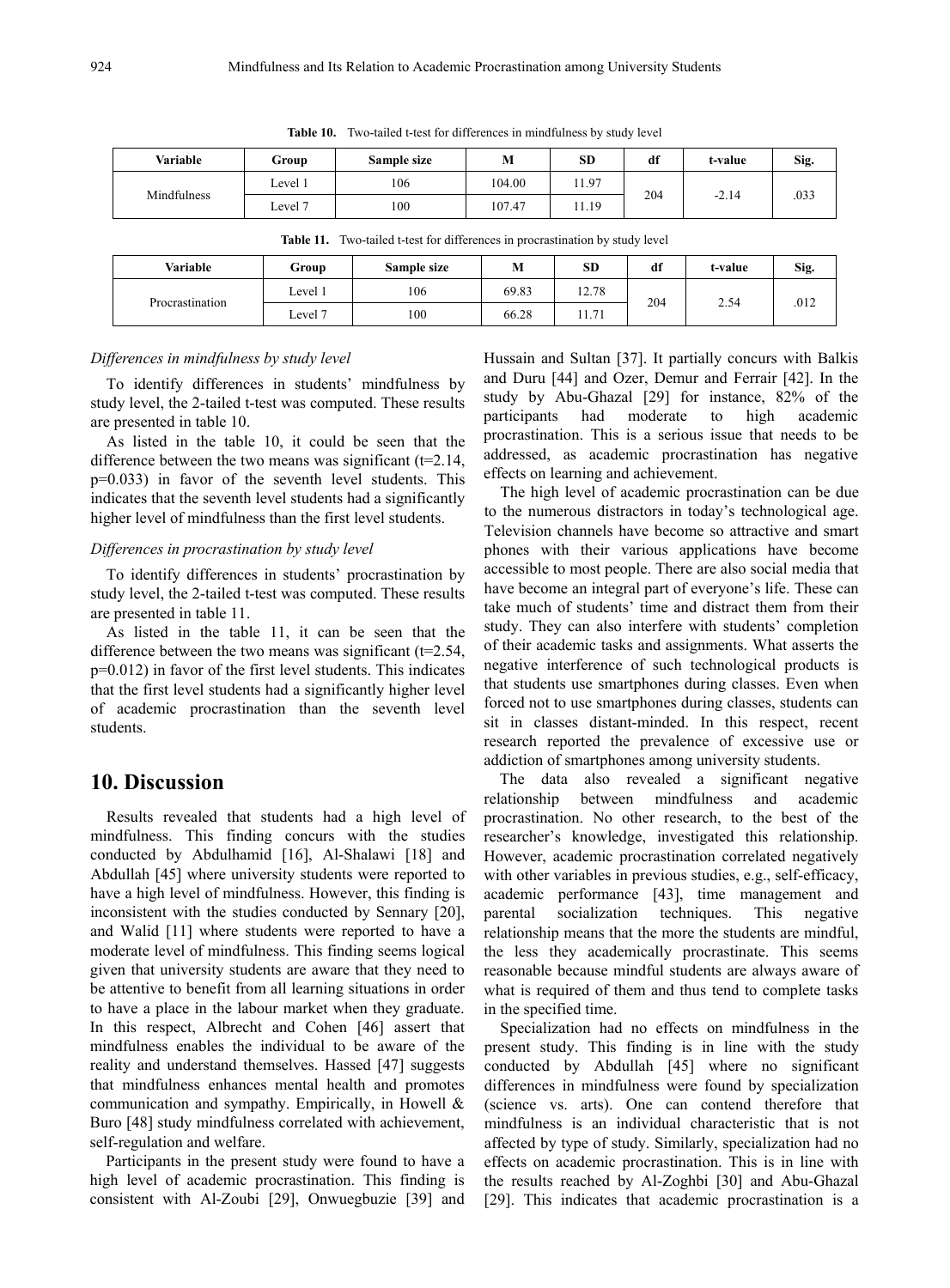common issue affecting students from all specializations.

Unlike specialization, study level proved to affect mindfulness; Seventh level students were more mindful than first level students. That is, older students were more mindful than younger students. This finding is inconsistent with the study conducted by Rabee [15] where second level students were more mindful than fourth level students. A possible explanation for this finding is that seventh level students are aware of the fact that they are about to graduate and thus focus more on their studies in order to find a place in the labour market. They are more mature and more responsible. They may have learned to attend learning situations from previous experiences. Besides, they can have more emotional control than younger students, which makes them more apt to manage their behavior.

Study level also proved to affect academic procrastination. But unlike the case with mindfulness, academic procrastination was found to be higher in younger students. First level students procrastinated much more than did the seventh level students. This finding concurs with the studies by Al-Janadi and Amer [33] and Li Cao [36]. However, it is inconsistent with the study by Shabib [34] where no significant differences in academic procrastination were found by study level. This finding can be explained in terms of maturation as the case with mindfulness. More mature students are more serious about their study. Younger students can be more affected by distractors than older students. Being aware that they are close to professional life, older students drive distractors away and take their study seriously.

# **11. Conclusions**

Progress on the level of Female academic procrastination may be attributed to students due to their ability to focus on academic tasks and their personal interest in academic excellence. This result can also be attributed to the type of courses and the tendencies of the female students towards them, which affect academic procrastination, besides the great influence of the university teaching method.

# **12. Recommendations**

Based on results, the following recommendations are offered:

- 1. Training students through specially designed programs to enhance their attention and do tasks in due times.
- 2. Executing counselling programs to eliminate academic procrastination.
- 3. Integrating e-learning and employing recent technology to increase the attraction of the educational process.

# **13. Suggestions for Further Research**

- 1. Exploring the relationship between mindfulness and other variables, e.g., parental education and academic achievement.
- 2. Exploring the relationship between mindfulness and such psychological variables as big personality factors.
- 3. Exploring the effectiveness of counselling programs in enhancing mindfulness and eliminating academic procrastination.

### **Acknowledgement**

This project was supported by the Deanship of Scientific Research at Prince Sattam Bin Abdulaziz University under the research project #2019-02-10377#.

# **REFERENCES**

- [1] Al-Assemi, Riyadh. (2012). Mindfulness and mental health. Resalat Al-Khalij, 10.
- [2] Altre, S. (2012). Information, The Foundation of business New Jersey; Prentice Hall Publishers.
- [3] Ibn Al-Jawzia, Abdulrahman bin Hassan Al-Timi. (1977). Remembrance in preaching, Damascus, the Islamic Library.
- [4] Hasker, S.M. (2010). Evaluation of mindfulness acceptance commitment (mas) approach for enhancing athletic performance. Unpublished Ph.D Dissertation, Indiana University of Pennsylvania
- [5] Ismail, Hala Khairy. (2017). Psychological flexibility and its relationship to mental alertness among students of the College of Education, Journal of Psychological Counseling, 5 (1).
- [6] Schutte, N. S., & Bolger, A. D. (2020). Greater Mindfulness is Linked to Less Procrastination. International Journal of Applied Positive Psychology, 5(1-2), 1-12. doi:10.1007/s41 042-019-00025-4
- [7] Al-Bediwi, Zainab Saad. (2018). Predicting moral thinking from mental alertness and psychological reassurance among female students of the Faculty of Human Sciences in Al-Dahaqia, Journal of the College of Education.
- [8] Shoaib, A. (2020). Mindfulness, psychological resilience and emotional intelligence as predictors of social emotional learning among a sample of student teachers. International Journal of Research in Educational Sciences. 3(2), 65-104.
- [9] Arthuron, K. (2015). Teaching mindfulness to year sevens as part of health and Personal development. Australian Journal of Teacher Education, 40(5), 27-40.
- [10] Rieken, B., Schar, M. &Sheppard, S. (2016). Trait mindfulness in an engineering classroom: An exploration of the relationship between mindfulness, academic skills, and professional skills. IEEE Frontiers in Education Conference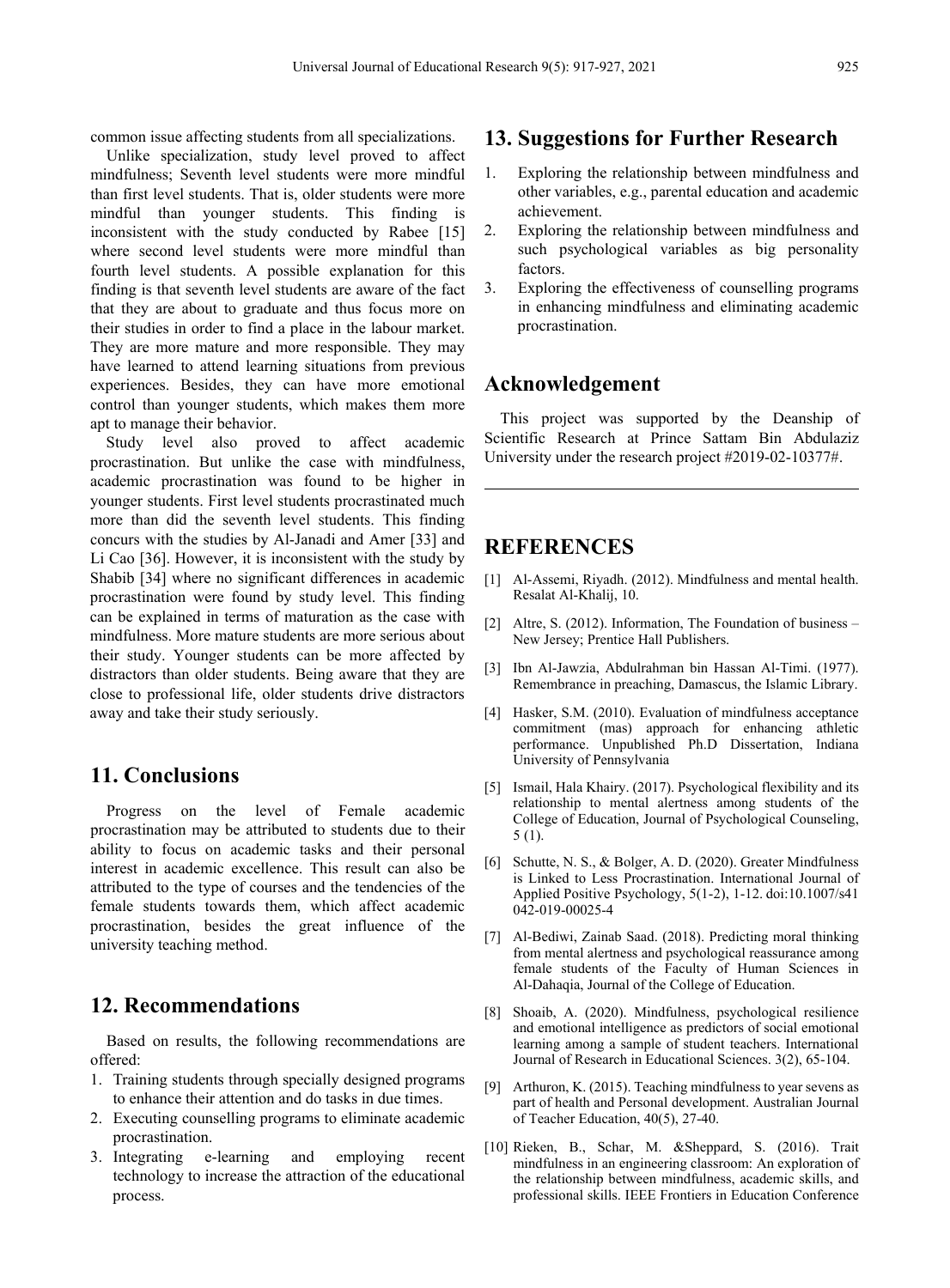(FIE). doi:10.1109/FIE.2016.7757464

- [11] Al-Walid, Ali Mohammed. (2017). Mindfulness and its relation to well-being of King Khaled University students. King Khaled University Journal, 28.
- [12] Howell, A. J. & Buro, K. (2011). Relations among mindfulness, achievement-related self-regulation, and achievement emotions. Journal of Happiness Studies: An Interdisciplinary Forum on Subjective Well-Being, 12(6), 1007–1022. https://doi.org/10.1007/s10902-010-9241-7
- [13] Muhammad, Asma Abdo. (2019). Psychological flow and its relationship to academic lag and mental alertness, at the College of Education in Wadi, Arab Childhood Journal, p 4
- [14] Al-Nawab, Naji Mahmoud & Mohamed, Iyad Hashem. Study habits and motivation towards achievement and their relationship to academic lag of university students. Diyala University - Iraq
- [15] Rabie, Faisal. (2019). Emotional Intelligence and its Relation to Mindfulness among Yarmouk University Students, The Jordanian Journal, 15 (1).
- [16] Abdulhamid, Heba Jaber. (2018). Mindfulness and its relation to academic emotional regulation among university students. Journal of Psychological Counseling, 56.
- [17] Salahat, Mohammed Ali & Al-Zaghloul, Rafea Oqail. (2018). The predictive power of the big personality factors and their relation to mindfulness. Journal of Al-Quds Open University, 9(25), 21-38.
- [18] Al-Shalawi, Ali Mohammed. (2018). Mindfulness and its relationship to self- efficacy among a sample of faculty of education students at Al-Dawadmi. Journal of Scientific Research in Education, 19, 2-24.
- [19] Al-Walid, Ali bin Muhammad. (2017). Mental alertness and its relationship to psychological happiness among students of King Khalid University. King Khalid University Journal, 28
- [20] Sennary, Hala Khair. (2017). Psychological resilience of college of education students and its relation to their mindfulness: A predictive study. Journal of Psychological Counseling, 50(1), 287-335.
- [21] Al-Saqa, Warda Othman Arafa. (2016). The relationship between mindfulness and anger management. Journal of Scientific Research in Education, 17, 626-649.
- [22] Abdullah, Ahlam Mahdi. (2013). Mindfulness of university students. Alustath, 10205(205).
- [23] Semple, R.J., Reid, E.& Miller, l. (2005). Training anxiety with Mindfulness: An openmindfulness Training for anxiety children. Journal of cognitive Psychotherapy, 19(4), 379-92. doi./10.189/jcop-2005.
- [24] Johnson, E., Green, K. & Kluere, R. (2000). Psychometric characteristics of revised procrastination inventory. Research in Higher Education,41(2), 267-279.
- [25] Burka, J & Yuen. (1983) procrastination why you do it, what to do abut it, New York Addison Wesley.
- [26] Ozer. B.U. & Ferrari, J,R (2011) Gender Orientation and academic procrastination Exploring Turkish high school students Individual Differences Research , 9 (1) .
- [27] Sahloul, Walid. (2014). Academic procrastination and metacognitive beliefs about academic procrastination and academic achievement - Journal of the Zagazig College of Education, 84
- [28] Valdes. (2006) Math Study Skill .12 steps to success in math Retrieved November
- [29] Abu-Ghazal, Muawia. Academic procrastination: prevalence and causes from the point of view of undergraduate students. The Jordanian Journal of Educational Sciences, 8(2), 131-149.
- [30] Al-Zoubi, Ahmed Mohammed. (2017). Academic procrastination and its relationship to both self-efficacy and future anxiety I have a sample of Damascus University students. Damascus Magazine, 3 (1)
- [31] Chu, A. & Choi, J. (2005). Rethinking procrastination: positive effects of behavior on attitudes and performance. The Journal of Social Psychology 14,254-264.
- [32] Aboud, Mohammed. (2012). The relationship between life stressors and academic procrastination among Ajloun University students. Al-Najah University Journal (Human Sciences), 30(3), 642-662.
- [33] Al-Janadi, Lina Ahmed & Amer, Ibtsam Mahmoud. (2015). Procrastination and its relation to treatment techniques and classroom environment. Journal of Benha Faculty of Education, 35.
- [34] Shabib, Hana Saleh. (2015). Psychometric Properties of the Academic Procrastination Scale. Master Thesis, Damascus Syria.
- [35] Abdulrahim, Saleh & Ali, Saleh. (2013). Procrastination and its relation to time management among college of education students. Journal of Arab studies in education and Psychology, 3892), 32-46.
- [36] Li Cao, (2012). Difference in procrastination and motivation undergraduate and graduate students. Journal of Scholarship of Teaching and learning, 12(2), 39-64.
- [37] Hussain, I. & Sultan, S. (2010). Analysis of procrastination among university students. Procedia: Social and Behavioral Sciences, 5, 1897-1904. doi:10.1016/j.sbspro.2010.07.385
- [38] Balkis, M. & Duru, E. (2009). Prevalence of procrastination behavior among pre-service teachers and its relationship with demographics and individual preferences. Journal of practice in Education, 5, 18-32.
- [39] Onwuegbuzie, A.J(2004) Academic procrastination and statistics anxiety, Assessment evaluation Higher Edu,29.
- [40] Al-Daghim, Freij and Al-Enzi, Muhammad (2003) The behavior of academic procrastination and its relationship to personality variables among students of the College of Education in Kuwait, Journal of Education, Mansoura University, 32
- [41] Englander, F., Terregrossa, R. A., & Wang, Z. (2010). Internet use among college students: tool or toy? Educational Review, 62(1), 85–96.
- [42] Ozer. B.U. & Ferrari, J, R (2011) Gender Orientation and academic procrastination Exploring Turkish high school students Individual Differences Research, 9 (1).